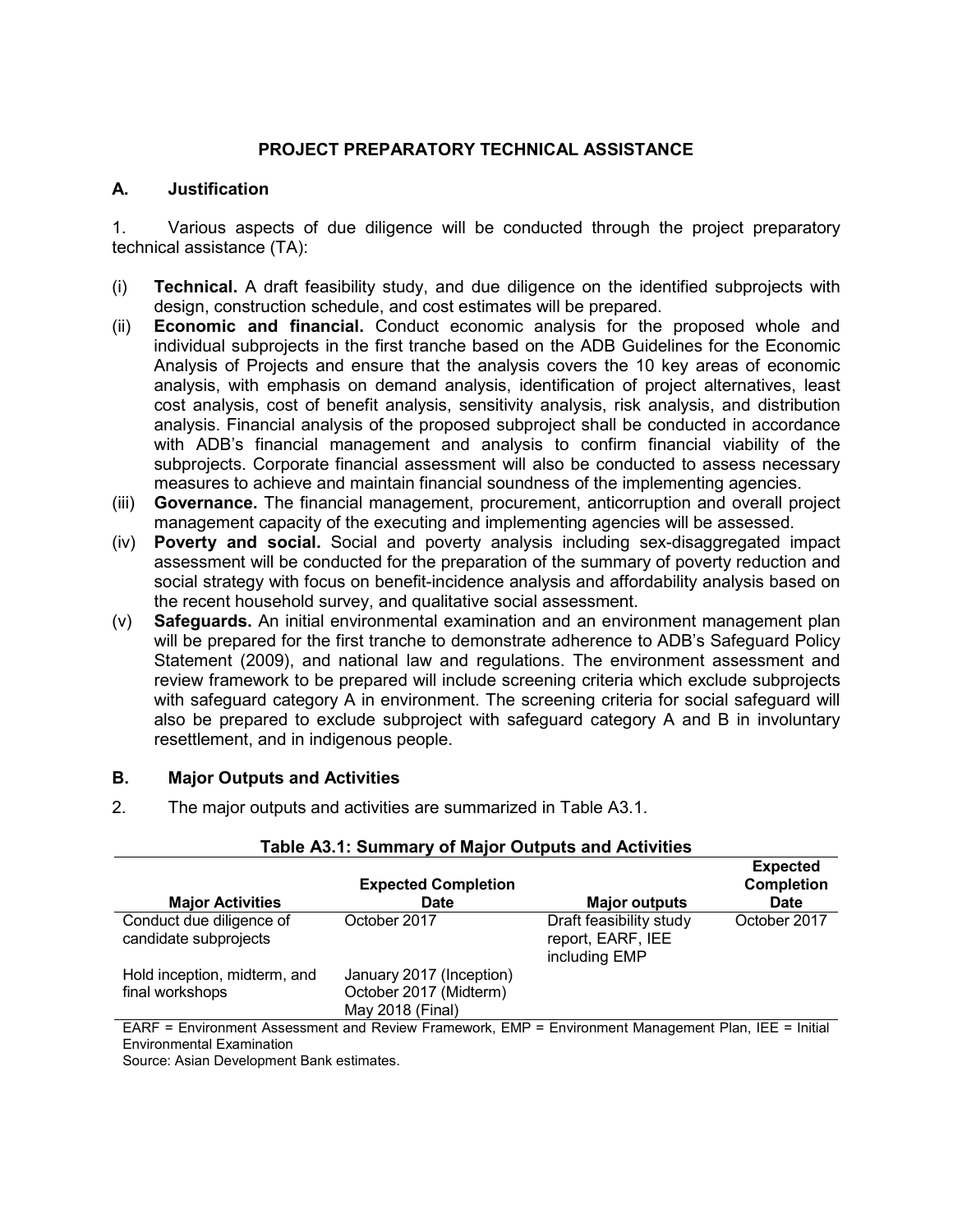## **C. Cost Estimate and Proposed Financing Arrangement**

3. The TA is estimated to cost \$1,500,000 equivalent, and will be financed on a grant basis from the Strategic Climate Investment Fund administered by ADB. The detailed cost estimate is presented in Table A3.2.

#### **Table A3.2: Cost Estimates and Financing Plan**   $(2000)$

|      | ι νυν ψ                                                     |                   |
|------|-------------------------------------------------------------|-------------------|
| Item |                                                             | <b>Total Cost</b> |
| А.   | Asian Development Bank <sup>a</sup>                         |                   |
| 1.   | Consultants                                                 |                   |
|      | Remuneration and per diem<br>a.                             |                   |
|      | International consultants (28 person-months)                | 723.0             |
|      | National consultants (65 person-months)<br>ii.              | 275.0             |
|      | International and local travel<br>b.                        | 150.0             |
|      | Reports, translations, and communications<br>c.             | 10.0              |
| 2.   | Equipment <sup>b</sup>                                      | 25.0              |
| 3.   | Workshops, training, seminars, and conferences <sup>c</sup> | 20.0              |
| 4.   | Surveys <sup>d</sup>                                        | 145.0             |
| 5.   | Representative for Contract negotiations                    | 6.0               |
| 6.   | Miscellaneous administration and support costs              | 10.0              |
| 7.   | Contingencies                                               | 136.0             |
|      | Total                                                       | 1.500.0           |

Note: The total cost of the TA amounts to \$1,650,000. The Government will provide in-kind counterpart support and services, whose value is estimated to account for 9% of the total TA cost.

Proposed for financing under the Scaling up Renewable Energy Program in Low Income Countries by the Strategic Climate Fund administered by Asian Development Bank.

Advance payment facility applies: Grid stability analysis software license, and two laptop computers which will be used by the consultants during TA implementation and handed over to the executing agency upon TA completion.

cadvance payment facility applies to the following: Inception workshop (Ulaangom), Midterm workshop (Ulaangom), Seminar/consultation (Choybaisan and Altay), and Final workshop (Ulaanbaatar).

deterministical substitution (Shoybuburi and Filley), and Filler resource (Showburi Chemistrom, geological assessment, and resource assessment, wind resource assessment, geological assessment, hydrological assessment, environmental baseline survey, and social and household survey.

Source: Asian Development Bank estimates

### **D. Consulting Services**

4. It will be implemented over an 18-month period and is expected to start in February 2017 and be completed in July 2018. The TA will require a total of 28 person-months of international and 65 person-months of national consulting services. The required positions and personmonths are indicated in Table 2. The outline terms of reference for consultants are below. The consulting firm will be engaged by ADB using the quality- and cost-based method with a standard quality and cost ratio of 90:10, in accordance with the Guidelines on the Use of Consultants (2013, as amended from time to time). The proceeds of the TA will be disbursed in line with ADB's *Technical Assistance Disbursement Handbook* (2015, as amended from time to time).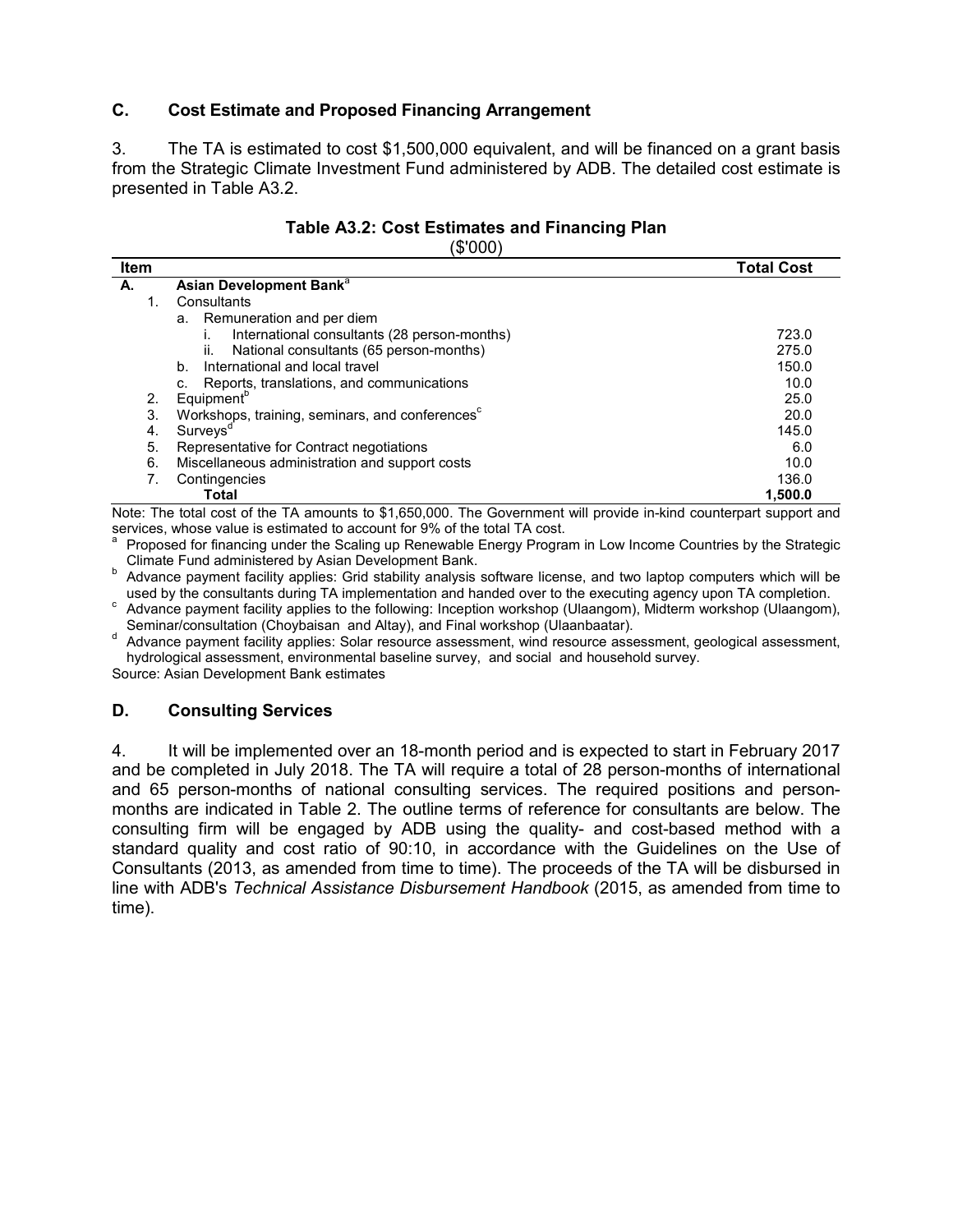| International                                          | <b>Person-months</b> | <b>Table Actor Cammany of Consuming Corvices Requirement</b><br><b>National</b> | <b>Person-months</b> |
|--------------------------------------------------------|----------------------|---------------------------------------------------------------------------------|----------------------|
| <b>Name of Positions</b>                               |                      | <b>Name of Positions</b>                                                        |                      |
| 1. Senior Renewable Energy                             | 6.0                  | 1. Renewable Energy Specialist/                                                 | 11.0                 |
| Specialist/Team Leader<br>2. Solar Photovoltaic System | 4.0                  | Deputy Team Leader<br>2. Solar Photovoltaic System                              | 8.0                  |
| Engineer                                               |                      | Engineer                                                                        |                      |
| 3. Wind Power Engineer                                 | 3.0                  | 3. Wind Power Engineer                                                          | 7.0                  |
| 4. Small Hydropower Engineer                           | 3.0                  | 4. Small Hydropower Engineer                                                    | 7.0                  |
| 5. Shallow Ground Heat Pump                            | 3.0                  | 5. Shallow Ground Heat Pump                                                     | 7.0                  |
| Engineer                                               |                      | Engineer                                                                        |                      |
| 6. Environment Specialist                              | 4.0                  | 6. Environment Specialist                                                       | 7.0                  |
| 7. Social Safeguards and                               | 2.0                  | 7. Social Safeguards and                                                        | 7.0                  |
| <b>Analysis Specialist</b>                             |                      | <b>Analysis Specialist</b>                                                      |                      |
| 8. Financial Management                                | 2.0                  | 8. Financial Management                                                         | 4.0                  |
| Specialist                                             |                      | <b>Specialist</b>                                                               |                      |
| 9. Energy Economist                                    | 1.0                  | 9. Energy Economist                                                             | 3.0                  |
|                                                        |                      | 10. Procurement Specialist                                                      | 4.0                  |
| Subtotal (A)                                           | 28.0                 | Subtotal (B)                                                                    | 65.0                 |

### **Table A3.3: Summary of Consulting Services Requirement**

Source: Asian Development Bank estimates.

5. The outline terms of reference for the project preparatory TA consultants are described in paras. 6 to 15.

6. **Senior Renewable Energy Specialist/Team Leader** (international 6.0 person-months) **and Deputy Team Leader** (national 11.0 person-months). The expert should have post graduate degree in engineering or relevant field, and 10–15 years of relevant working experience. The experts will carry out megawatt class distributed renewable energy system development planning, and grid stability analysis related to distributed renewable energy system integration into the existing grid.

7. **Solar Photovoltaic System Engineer** (international 4.0 person-months, national 8.0 person-months). The experts should have post graduate degree in engineering or relevant field, and at least 5–10 years relevant working experience. The experts will carry out utility scale (10 megawatts or more) solar photovoltaic plant design and costing.

8. **Wind Power Engineer** (international 3.0 person-months, national 7.0 person months). The experts should have post graduate degree in engineering or relevant field, and at least 5– 10 years relevant working experience. The experts will carry out utility scale wind power plant design and costing.

9. **Small Hydropower Engineer** (international 3.0 person-months, national 7.0 personmonths). The experts should have post graduate degree in engineering or relevant field, and at least 10 years relevant working experience. The experts will carry out a small run-of-the river hydropower system design and costing.

10. **Shallow Ground Heat Pump Engineer** (international 3.0 person-months, national 7.0 person-months). The experts should have post graduate degree in engineering or relevant field, and at least 5–10 years relevant working experience. The experts will carry out shallow ground heat pump installation design and costing.

11. **Environment Specialist** (international 4.0 person-months, national 7.0 person-months). The experts will carry out environment safeguard due diligence, and should have post graduate degree in environment management or relevant field, and at least 10 years working experience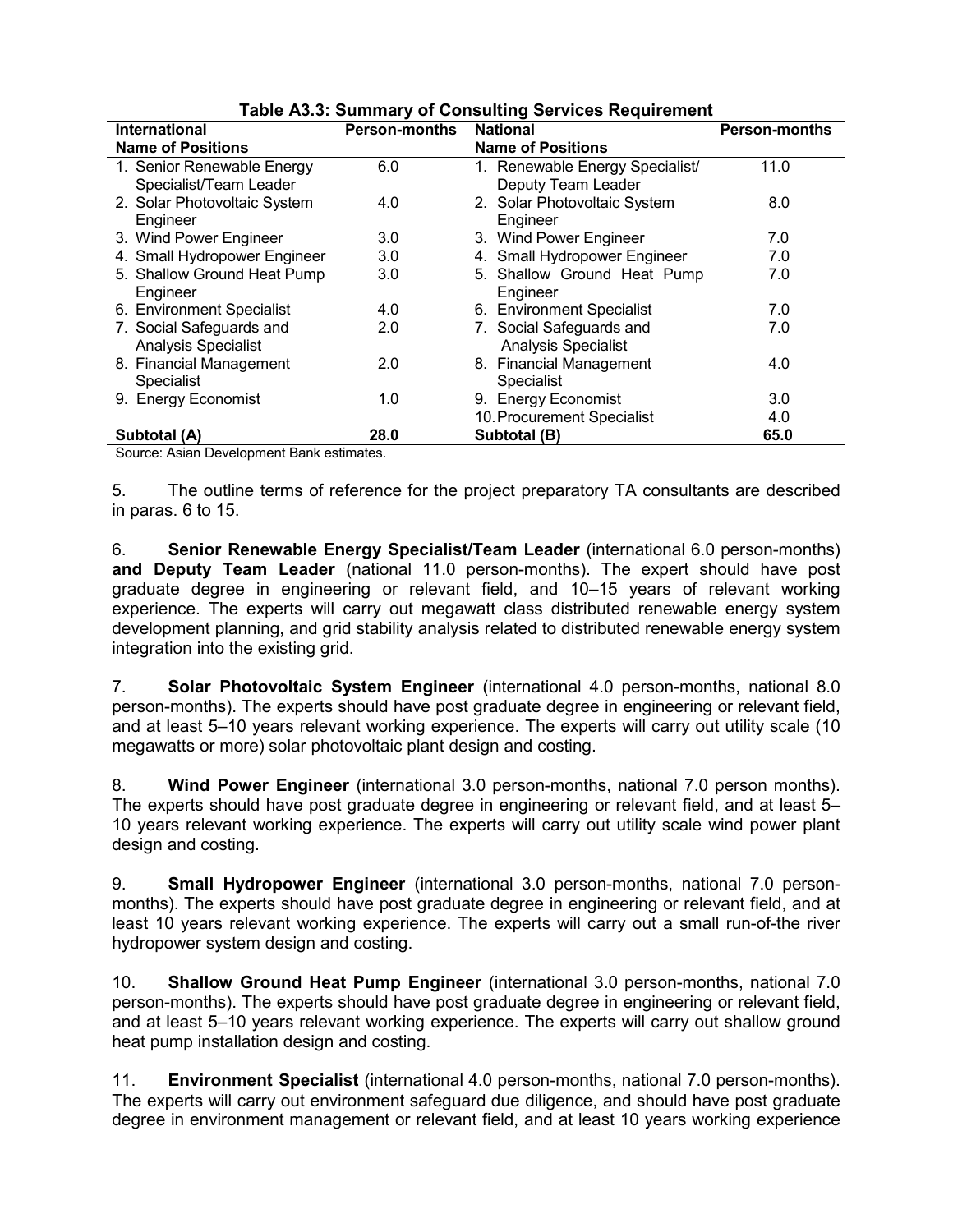including environment impact assessment for renewable energy projects, and for the projects funded by ADB and the World Bank.

12. **Social Safeguards and Analysis Specialist** (international 2.0 person-months, national 7.0 person-months). The experts will carry out social safeguard due diligence and social assessments, and should have post graduate degree in social science or relevant field, and at least 10 years working experience including social safeguard assignment for the project funded by ADB and the World Bank. Meaningful experience in benefit-incidence analysis, and affordability analysis for the poor and low income households are an advantage.

13. **Financial Management Specialist** (international 2.0 person-months, national 4.0 person-months). The experts should have a qualification of the chartered accountant, the certified public accountant, or equivalent, and minimum 10 years working experience. The expert will prepare a cost estimate and financing plan, undertake financial management assessment of the executing and implementing agencies, financial cost-benefit evaluation of the whole and individual subprojects, corporate financial analysis of the executing and implementing agencies (local public utilities), and prepare suggested financial covenants, referring to ADB's financial management resources. $^1$ 

14. **Energy Economist** (international 1.0 person-month, national 3.0 person-months). The experts will carry out economic analysis of the project for renewable energy capacity addition and capacity development for local public utilities, and should have a qualification of post graduate degree in Economics, or equivalent, and minimum 10 years working experience.

15. **Procurement Specialist** (national, 4 person-months). The expert will carry out procurement capacity assessment and drafting bidding documents for core subprojects, and should have post graduate degree in Engineering or in relevant field at least 10 years of experience in public procurement and procurement for works, goods, and services financed by international development partners. Experience in ADB and the World Bank financed procurement is an advantage.

# **E. Implementation Arrangements**

16. The executing agency will be the Ministry of Energy and implementing agencies will be the Western Region Energy System State Owned Corporation, the Altai-Uliastai Energy System State Owned Corporation, the Eastern Energy System State Owned Corporation, and National Renewable Energy Center. The executing and the implementing agencies will provide support to the consultants, including (i) arranging meetings with relevant government agencies; and (ii) providing access to all data including documents, reports, drawings and maps, as appropriate and necessary, to undertake the work.

17. The proposed TA processing and implementation schedule is listed in Table A3.4.

### **Table A3.4: Technical Assistance Processing and Implementation Schedule**

| <b>Major Milestones</b>       | <b>Expected Completion Date</b>       |
|-------------------------------|---------------------------------------|
| Concept paper approval        | November 2016                         |
| The TA Letter of Agreement    | December 2016                         |
| Consulting services selection | November 2016-January 2017 (3 months) |
| Fielding of consultants       | February 2017                         |
| Inception workshop            | February 2017                         |
| Midterm workshop              | October <sub>2017</sub>               |
|                               |                                       |

 $\overline{\phantom{a}}$ 1 http://www.adb.org/projects/operations/financial-management-resources